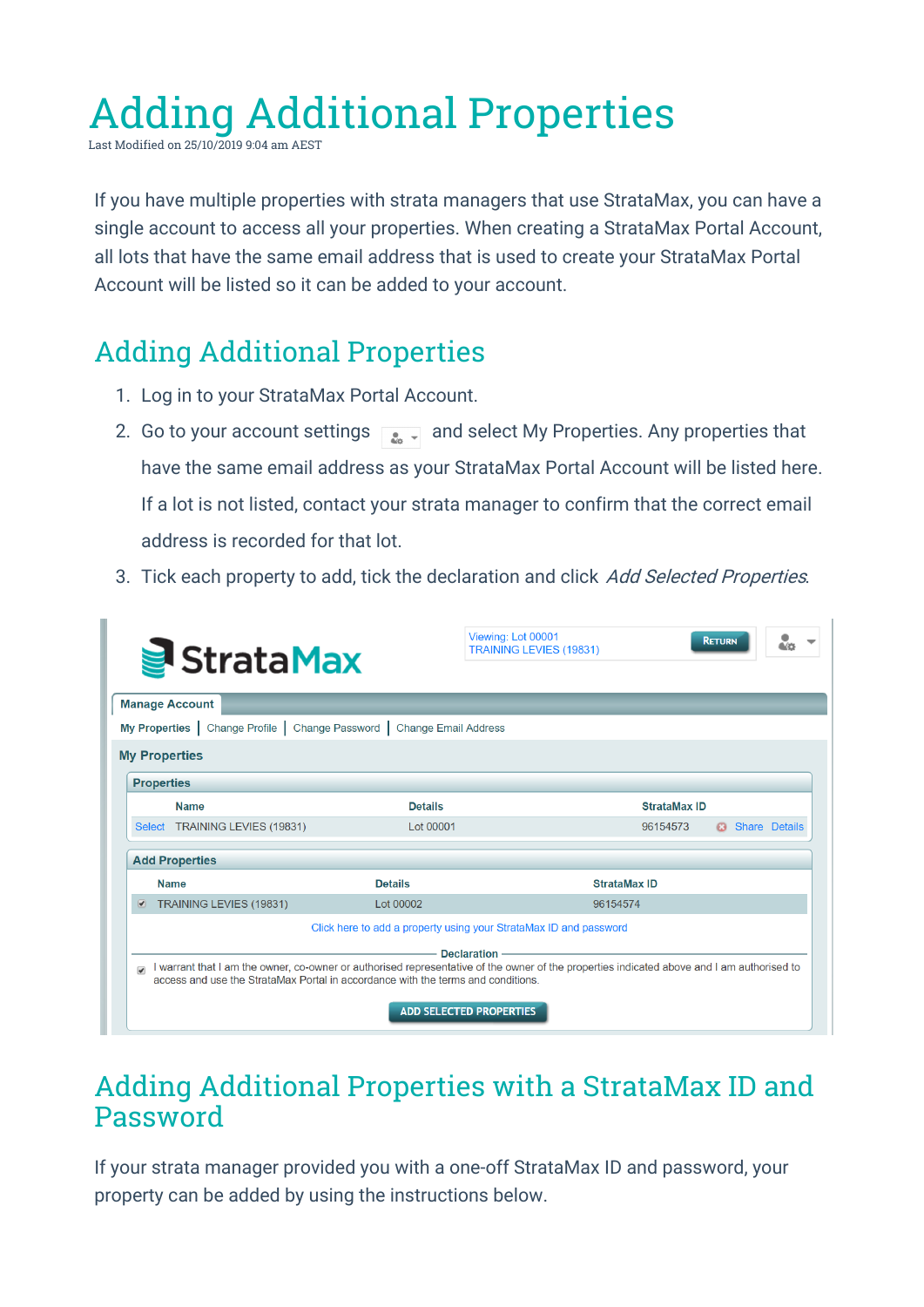- 1. Log in to your StrataMax Portal Account.
- 2. Go to your account settings and select My Properties. Click on add a property using your StrataMax ID and password.
- 3. Enter your StrataMax ID and password, then click Add.

| <b>Enter StrataMax ID and Password</b>                                                                                                                                                                                                                                                                                                                  |  |
|---------------------------------------------------------------------------------------------------------------------------------------------------------------------------------------------------------------------------------------------------------------------------------------------------------------------------------------------------------|--|
| <b>StrataMax ID</b>                                                                                                                                                                                                                                                                                                                                     |  |
| <b>Password</b>                                                                                                                                                                                                                                                                                                                                         |  |
| The StrataMax ID is an 8 or 9 digit number provided by your manager. If your manager has provided<br>you with a StrataMax ID and password for your property you may enter it here. Alternatively, please ask<br>your manager to add your email address of jsmith@19831.com to their records so that the property<br>automatically appears in your list. |  |
| <b>CANCEL</b><br><b>ADD</b>                                                                                                                                                                                                                                                                                                                             |  |

4. A confirmation screen will appear.

| <b>Property Located</b>                                                                               |  |
|-------------------------------------------------------------------------------------------------------|--|
| The following property has been added to your list for review:                                        |  |
| <b>TRAINING LEVIES (19831)</b><br>Building:<br><b>Lot 00002</b><br>Details:<br>StrataMax ID: 96154574 |  |
| OK                                                                                                    |  |

5. Tick each property to add, tick the declaration and click Add Selected Properties.